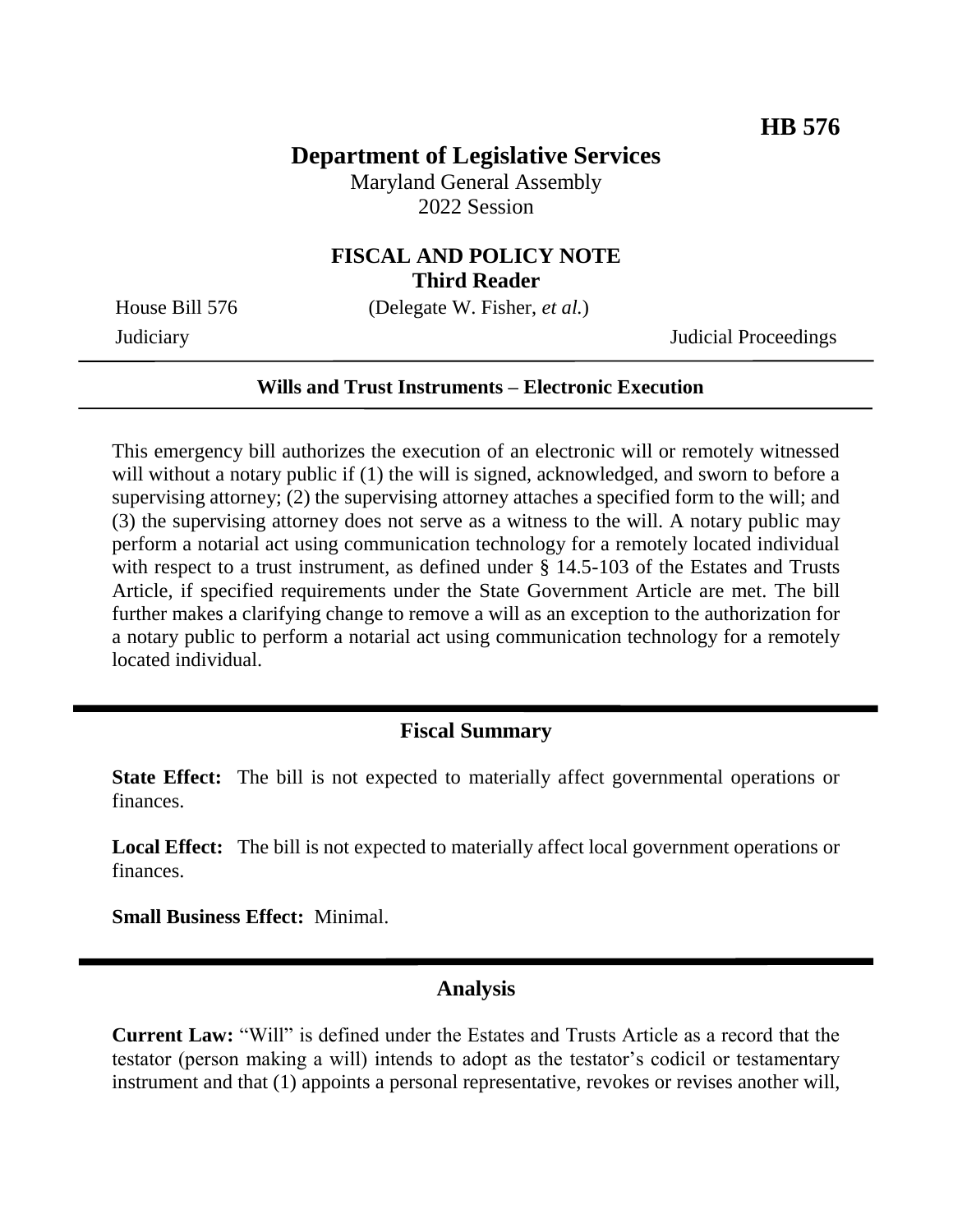nominates a guardian, directs the disposition of the testator's property, or expressly excludes or limits the right of an individual or class to succeed to property of a decedent passing by intestate succession and (2) is executed in the form prescribed by, and has not been revoked in a manner provided by, specified statutory provisions.

In general, every will must be (1) in writing; (2) signed by the testator, or by another person on behalf of the testator, in the testator's physical presence and by the testator's express direction; and (3) attested and signed by two or more credible witnesses in the physical presence of the testator or, provided certain requirements are satisfied, the electronic presence of the testator.

Chapter 686 of 2021 allows for a will to be electronically executed or remotely witnessed. An electronically executed or remotely witnessed will must satisfy the following requirements:

- at the time the testator and witnesses sign the will, the testator and all witnesses must be in the physical presence or electronic presence of one another and a supervising attorney (but see an exception to the required presence of a supervising attorney below), who may be one of the witnesses;
- at the time the testator signs the will, the testator must be a resident of, or physically located in, the State;
- each witness who is in the electronic presence of the testator when the witness attests and signs the will, or provides an electronic signature on the will, must be a resident of the United States and be physically located in the United States at the time the witness attests and signs the will;
- the testator and witnesses must sign the same will or any counterpart of the will; and
- the supervising attorney must create a certified will.

"Electronic presence" means two or more individuals communicating in real time using electronic audiovisual means to the same extent as if the individuals were in the physical presence of each other.

The certified will must include a true, complete, and accurate paper version of all pages of the will, including the original signatures or electronic signatures of the testator and all witnesses. The certified will must also include a signed original paper certification by the supervising attorney that states the date that the supervising attorney observed the testator and witnesses sign the will and that the supervising attorney took steps to verify:

 that the certified will includes a true, complete, and accurate paper version of all pages of the will;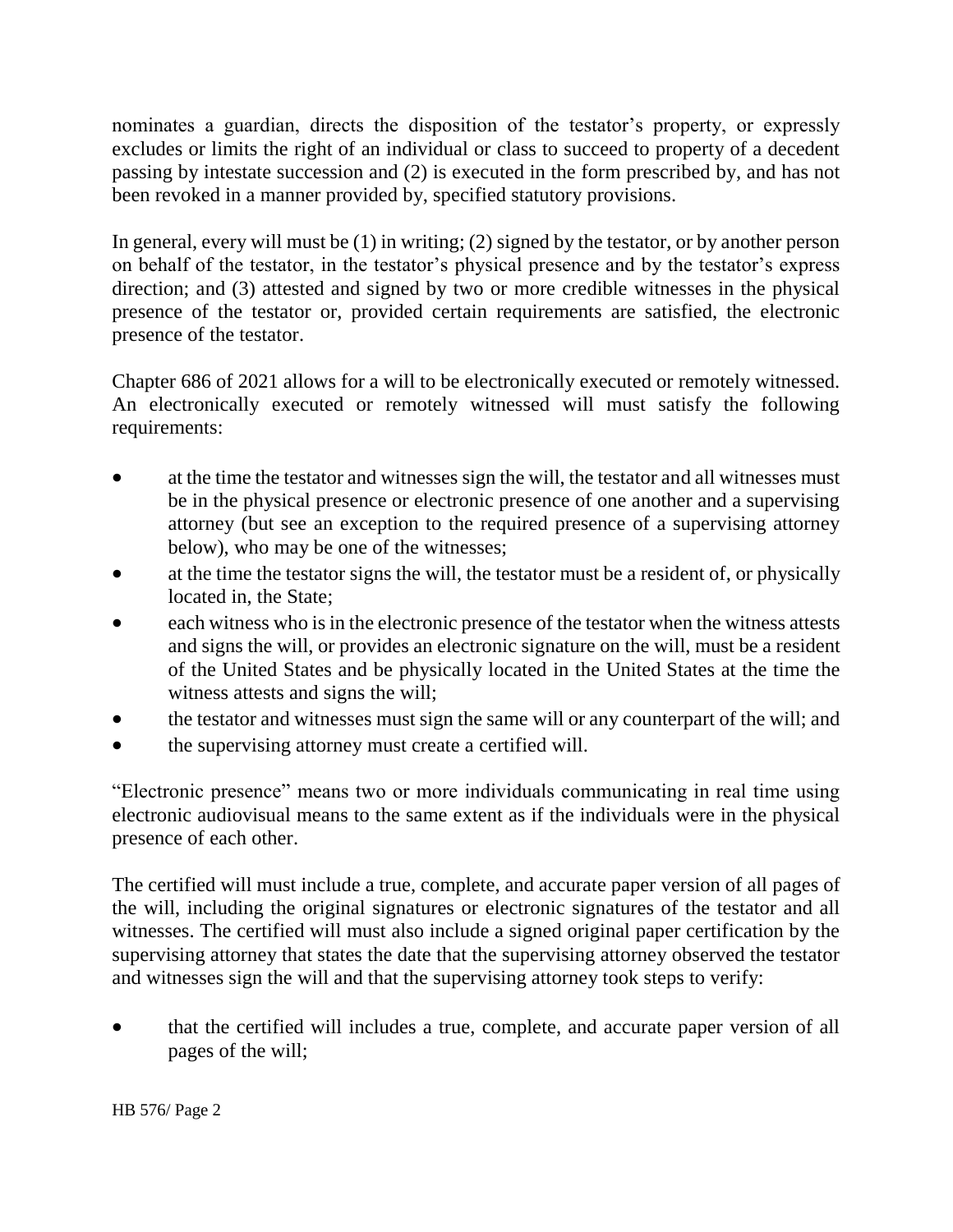- that the signatures contained in the certified will are the original signatures of each party signing the same paper will, or any counterpart of the will, and the electronic signatures of each party signing the same electronic will, or any counterpart of the will;
- that the testator and each of the witnesses signed the same will or any counterpart of the will;
- the identity of each witness, and that each witness who was not in the physical presence of the testator when the witness attested and signed the will, or provided an electronic signature on the will, was a resident of the United States and physically located in the United States at the time the witness attested and signed the will; and
- the identity of the testator and that the testator was a resident of, or was physically located in, the State at the time that the testator signed the will.

A certified will created by a supervising attorney must also include an acknowledgment of the testator and the affidavits of the attesting witnesses before a notary public, under seal, attached or annexed to the will in a specified form and content.

A will may also be electronically executed or remotely witnessed without a supervising attorney. However, the testator must be responsible for the identical procedures listed above, including creating a certified will and signing and acknowledging an original paper certification – in the physical presence or electronic presence of a notary public, who may not be one of the witnesses – that the testator took reasonable steps to verify the same facts and information, mentioned above, that are required to be verified by a supervising attorney.

The certified will must be deemed to be the original will of the testator.

Chapter 407 of 2019 expanded notarization practices to include remote and electronic notarization practices, as specified. A notary public located in Maryland may perform a notarial act for a remotely located individual under specified conditions by using communication technology that allows the two parties to communicate simultaneously by sight and sound and that makes appropriate accommodations for an individual who has a vision, hearing, or speech impairment. However, Chapter 407 does not authorize remote notarization for wills or trust instruments. Chapter 407 also specifies mechanisms for the notary to (1) verify the identity of the remote individual using third-party verification services; (2) record the notarial act; and (3) verify records being notarized.

Under § 14.5-103 of the Estates and Trusts Article, a "trust instrument" means an instrument executed by the settlor (person creating or contributing to a trust) that contains terms of the trust, including amendments to the trust.